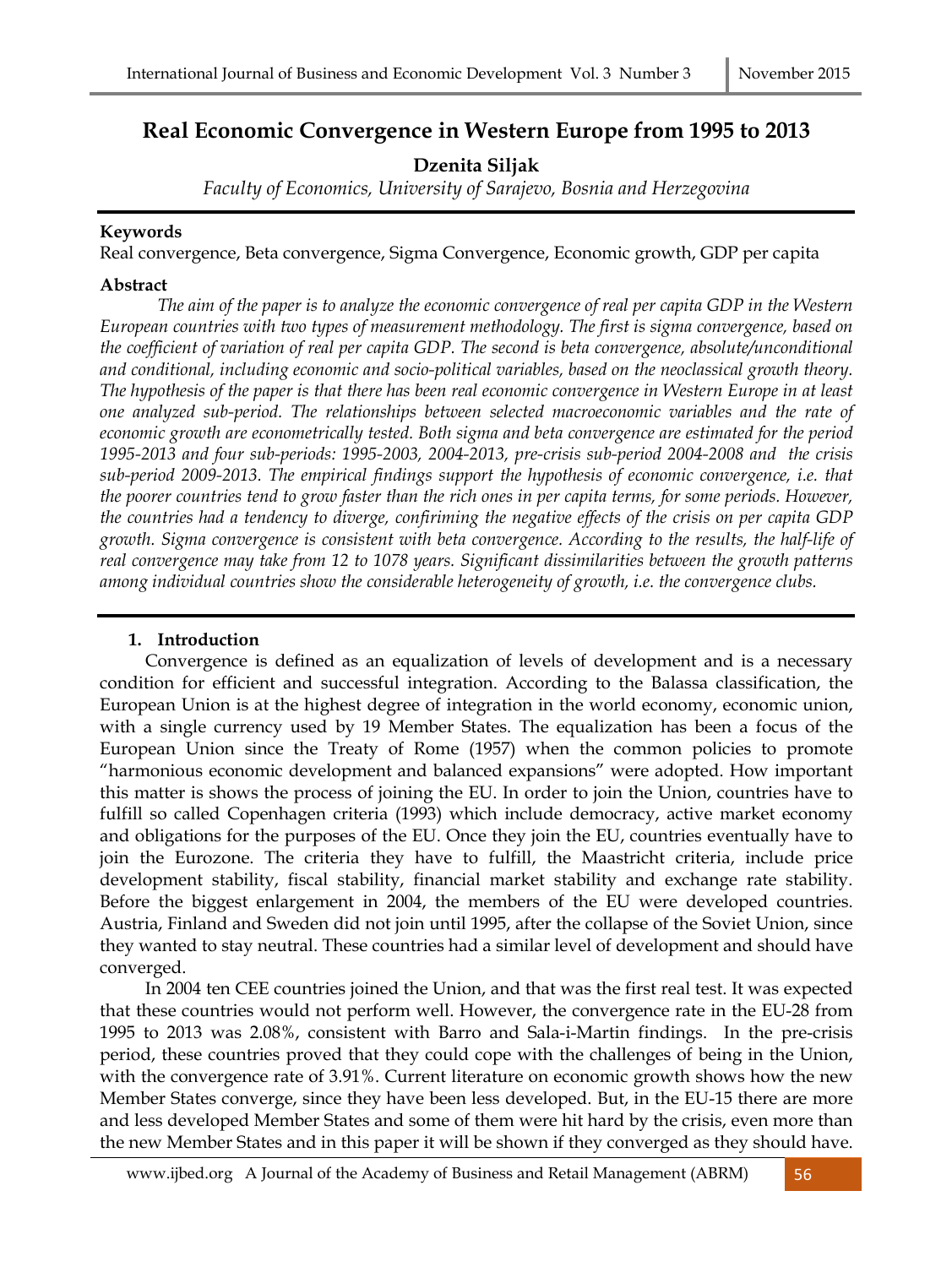The main purpose of this research is to have an overview of the real convergence process in the most developed countries in Europe, the EU-15 and Iceland, Norway and Switzerland, i.e. to determine real convergence rates in order to reject or not reject the convergence hypothesis. Iceland, Norway and Switzerland are included in the analysis because these countries have strong connections with the EU. Other purposes are to analyze the convergence process between different time periods, since it could show what might affect the convergence process and to determine whether there are convergence "clubs" within the group. The main research hypothesis is that there is real economic convergence in the most developed countries in Europe. Several sub-hypotheses are formulated: there is sigma convergence in Western Europe in at least one period; there is absolute/unconditional beta convergence in Western Europe in at least one period; there is conditional beta convergence in Western Europe in at least one period; there is club convergence in Western Europe; the crisis has impacted the economic convergence process in Western Europe.

## **2. A Brief Survey of Literature**

Different empirical studies have used time series and cross section data to measure and analyze the convergence process among countries and regions in the world. Convergence was popularized by Barro and Sala-i-Martin (1992), who analyzed the U.S. states over various periods from 1840 to 1988, with the results s that convergence existed, with the speed of 2 percent per year, regardless the time period. Sala-i-Martin (1994) proved that there was ample evidence of conditional beta convergence, and that the speed of convergence was remarkably similar across data sets, 2 percent per year, with the lesson that transitions were important and quite slow. Barro (1991) analyzed the impacts of independent variables initial GDP per capita, primary and secondary school enrollments, number of political assassinations, investment rates and measures of distortions in capital markets on the GDP per capita growth. Four lessons emerged: education was an important determinant of the growth rate of the economy; investment rate was strongly positively correlated to growth; coefficient of the initial level of income was significantly negative once other variables were held constant; different measures of political instability and market distortions seemed to matter in varying degrees. Mankiw, Romer and Weil (1992) suggested that international differences in income per capita were best understood using an augmented Solow growth model, where the output was produced from physical capital, human capital and labor. The results indicated that these three variables explained most international variations. Ben-David (1993) examined the impact of trade liberalization on income convergence and the results supported the convergence hypothesis.

 The most of convergence in the EEC occurred in the post-World War 2 era, during a period of increased trade liberalization. Only after the new Member States, the United Kingdom, Ireland and Denmark, started removing the trade barriers, the income differences among the six original Member States and them began to fall. Marques and Souikiazus (1998) analyzed sigma and absolute beta convergence process in the EU-12 from 1975 to 1995, with the results that the EU-12 Member States were converging at the rate of 1.18% in the entire period, from 1975 to 1984 the rate was 1.55% and from 1985 to 1995 1.61%. The results for sigma convergence were different. The countries were converging from 1975 to 1982 and from 1986 to 1991. The discrepancy in the results showed that the rate of beta convergence was not sufficient to ensure the approximation of the levels of per capita income in absolute terms. Yin, Zestos and Michelis (2003) analyzed sigma and beta convergence in the EU from 1960 to 1995. For sigma convergence, the results showed that the cross sectional standard deviation of the real GDP per capita for the EU-15, the EU-9 and the EU-12 had declined over the period 1960-1995. For the EU-6, the standard deviation increased in the last 15 years, even though it remained the lowest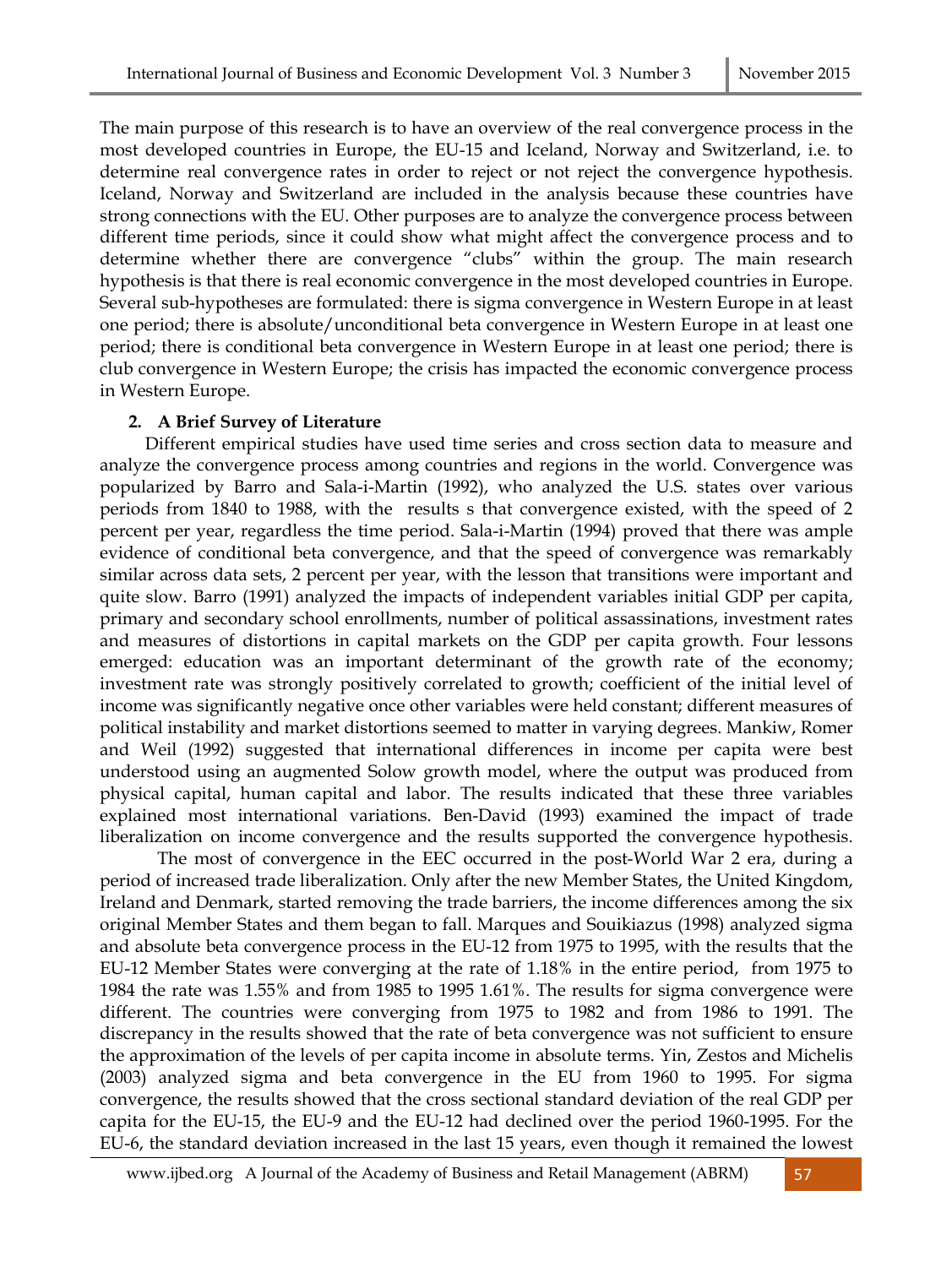one. The results for absolute and conditional beta convergence showed that the EU-15 countries were converging, other than from 1980 to 1985, and that convergence process in the EU-15 had been going strong and uninterrupted. Mathur (2005) examined the convergence process in the four regions, including the European Union, from 1961 to 2001. The EU showed the evidence of absolute convergence. Halmai and Vàsàry (2012) analyzed four groups of the EU countries: "developed", "Mediterranean", "catch-up" and "vulnerable" countries. They showed how convergence and potential growth rates were disrupted by the 2008 crisis through three different channels: capital accumulation, labor input and total force productivity. They estimated a longer period of divergence might ensue in Europe. Kaitila (2013) analyzed only sigma convergence of purchasing power adjusted GDP per capita in four groups of countries: the EU-15, the EU-27, the Eurozone and the EU-33 (the EU Member States and the candidate countries at the end of 2012; Croatia, Iceland, Macedonia, Montenegro, Serbia and Turkey). The countries were converging from 1960 to 1973 and from 1986 to 2001. The speed of convergence was different among the groups and it depended on time period. The Great Recession was a considerable shock to the development, resulting in divergence in the EU-15 in 2012.

## **3. Methodology and Data**

In this study, the convergence hypothesis that poorer countries, in per capita terms, tend to grow faster than the rich ones is tested through two measures of convergence, sigma and beta. Sigma convergence is a simple way of measuring convergence using the standard deviation or the coefficient of variation. In this study the coefficient of variation of purchasing power adjusted GDP per capita will be used as well as the minimums and maximums of GDP per capita relative to the simple average, introduced by Ville Kaitila (2013), from 1995 to 2013, with sub-periods 1995-2003, 2004-2013, 2004-2008 and 2009-2013. The coefficient of variation is calculated as the standard deviation divided by mean. Declining coefficient of variation indicates convergence, while an increase in this measure indicates divergence. In the spirit of convergence, only simple averages will be used, not weighted, since it is equally unwanted for any country to lag behind, despite the size of its population. Analyzing convergence through the lowest and highest GDP per capita level relative to the average in the group is an important addition, since sigma convergence can show convergence even if one country is for some reason left behind. The minimum value does not overlook this possibility. The narrowing spread shows that the poorest countries are catching up with the average.

Beta-convergence, based on the neo-classical growth model, was introduced by Barro and Sala-i-Martin (1992). There are two types of beta convergence; absolute/unconditional and conditional. When it is assumed that the countries converge to the same terminal point or the steady states point convergence is absolute. It is analyzed through regression with one dependent and one independent variable, where dependent variable is the growth rate of per capita GDP and independent variable is the initial level of per capita GDP in purchasing power terms:

log(yi,t) = α + βlog(yi,t-1) + εi,

α – the constant term

 $β$  – the convergence coefficient

 $β < 0$ 

 $log(y_i,t)$  – the growth rate of per capita GDP in period t for country i

yi,t-1 – initial per capita GDP for country i

εi,t – the stochastic error of the equation.

Beta coefficient is obtained without any other variable, since it is assumed that the economies do not differ significantly in their levels of technology, investment ration, industrial

www.ijbed.org A Journal of the Academy of Business and Retail Management (ABRM) 58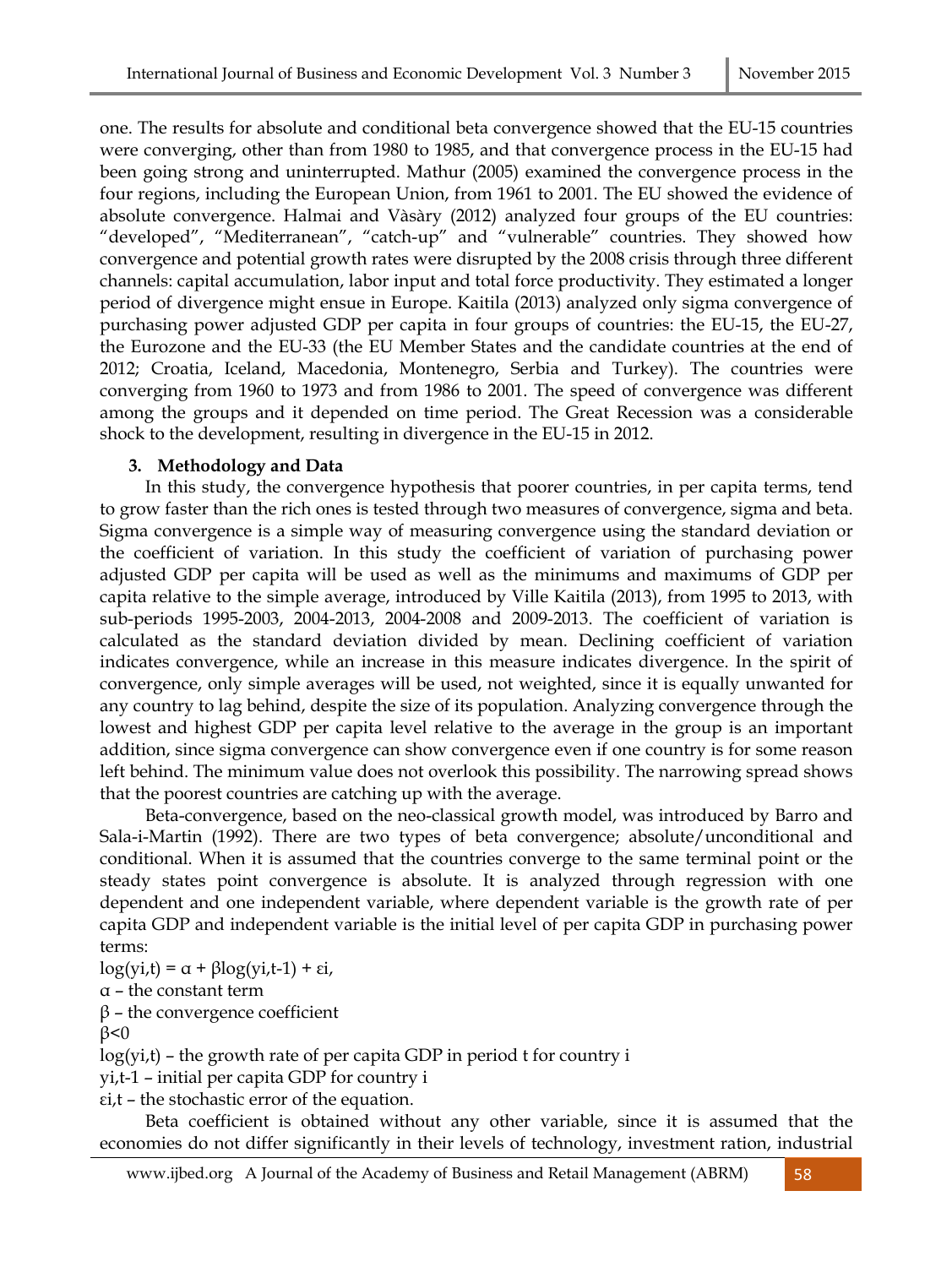structure, human capital qualifications and other factors. When the economies have different structures, they converge to a different steady state point, and convergence is conditional. (Marques and Soukiazis, 1998) Conditional convergence is analyzed through the multiple regression with the same dependent variable, but includes various economic, social and political variables as independent, next to the initial level of per capita GDP. In this analysis, included economic variables are inflation rate (measured by the consumer price index), economic openness and gross capital fixed formation and socio-political variables are unemployment rate, population growth rate and government debt.

log(yi,t) = α + βlog(yi,t-1) + γXit + εi,t

 $\gamma$ Xit – a set of structural exogenous variables which can influence the growth of per capita GDP

Beta coefficient represents the rate at which a country's real GDP per capita approaches the steady state rate of growth or a speed of convergence. Negative beta coefficient indicates convergence, while a positive rate indicates divergence. Beta convergence measures the speed at which poor countries approach rich countries in real GDP per capita terms, in a specified time interval. Sigma convergence indicates whether the cross sectional variation of the real GDP per capita among a group of countries decreases over time. Beta convergence is a necessary but not a sufficient condition for sigma convergence.

Ben-David (1996) introduced another way of analyzing convergence, the half-life of convergence, defined as the number of years that it takes for the income gap to be cut in half. It is calculated as  $h = -\ln(2)/\ln(1+\beta)$ .

## **4. Sigma Convergence**

Sigma convergence measures the dispersion of real GDP per capita among the countries. Table 1 presents the coefficient of variation and minimum and maximum to average GDP per capita ratio as measures of convergence in Western Europe.

| Year | Coefficient of | Minimum to           | Maximum to           |  |  |  |
|------|----------------|----------------------|----------------------|--|--|--|
|      | Variation      | <b>Average Ratio</b> | <b>Average Ratio</b> |  |  |  |
| 1995 | 25.49          | 0.6218               | 1.7947               |  |  |  |
| 1996 | 25.22          | 0.6204               | 1.7803               |  |  |  |
| 1997 | 23.87          | 0.6264               | 1.7187               |  |  |  |
| 1998 | 23.77          | 0.6309               | 1.7406               |  |  |  |
| 1999 | 26.31          | 0.6372               | 1.8757               |  |  |  |
| 2000 | 27.42          | 0.6258               | 1.8984               |  |  |  |
| 2001 | 26.36          | 0.6281               | 1.8412               |  |  |  |
| 2002 | 27.60          | 0.6247               | 1.8863               |  |  |  |
| 2003 | 28.68          | 0.6240               | 1.9496               |  |  |  |
| 2004 | 29.59          | 0.6040               | 1.9720               |  |  |  |
| 2005 | 32.26          | 0.6236               | 1.9842               |  |  |  |
| 2006 | 33.03          | 0.6148               | 2.0888               |  |  |  |
| 2007 | 32.02          | 0.6126               | 2.1277               |  |  |  |
| 2008 | 29.75          | 0.6087               | 2.0473               |  |  |  |
| 2009 | 31.95          | 0.6371               | 1.9933               |  |  |  |
| 2010 | 33.57          | 0.6364               | 2.0681               |  |  |  |
| 2011 | 32.02          | 0.6096               | 2.0972               |  |  |  |
| 2012 | 34.09          | 0.6001               | 2.0693               |  |  |  |
| 2013 | 34.55          | 0.5919               | 2.095                |  |  |  |

**Table 1: Coefficient of variation and the minimums and maximums of GDP per capita relative to the simple average in the Western Europe**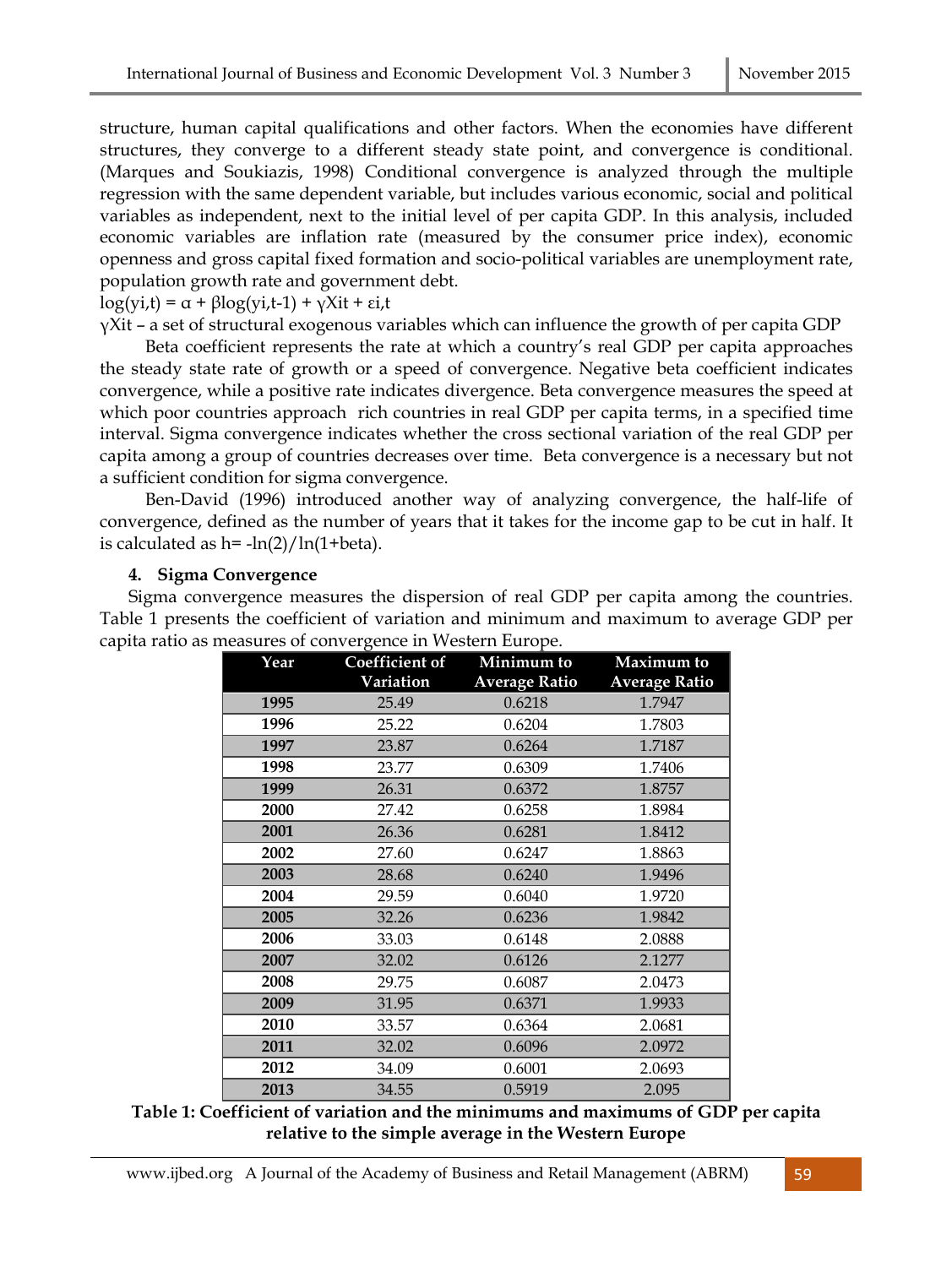Table 1 shows convergence and divergence in the Western European countries. It can be seen that the countries mostly diverged. There are only four periods of convergence: 1995-1998, 2001, 2007-2008, and 2011. However, this group of countries had lower coefficients of variation than the EU-28 in the analyzed period. The problem is that the value of the index has been increasing since 1998, when its value was the lowest, 23.77, which means that the dispersion of GDP per capita increased. These countries were diverging in 2013, when the index peaked at the value of 34.55.



**Graph 1: Sigma convergence in Western Europe, 1995-2013** 

Even though the coefficient of variation is the most commonly used measure of sigma convergence, another way of analyzing is to compare the ratio of the minimums and maximums of GDP per capita relative to the average GDP per capita in the group (Table 1 and graph 2). This is an important addition, because sigma convergence can show positive convergence even if one country is for some reason left behind. (Kaitila, 2013: 10). The ratio of minimums to average was mostly declining since 2000. The highest ratio was in 1999, 0.6372. From 2000 to 2013, the only years of increasing ratio were 2001, 2005 and 2009. The lowest ratio was in 2013, 0.5919. This method is not consistent with the coefficient of variation as a measure of convergence for the Western European countries, because it shows that the poorer countries were catching-up. The ratio of maximums to average is more consistent with the coefficient of variation. There were four periods of declining ratio, 1996-1997, 2001, 2008-2009 and 2012. The lowest ratio was in 1997, 1.7187, while the highest dispersion was in 2007, 2.1277.





## **5. Beta Convergence**

Economic convergence requires a negative relationship between per capita GDP in the initial year and the average growth rate of the countries' real per capita GDP within a specified time period. In the table 2 are presented the results of the regression for the entire period and four sub-periods. The dependent variable in all regressions is the average rate of growth of GDP for the most developed countries in Europe. Economic variables are: inflation rate, economic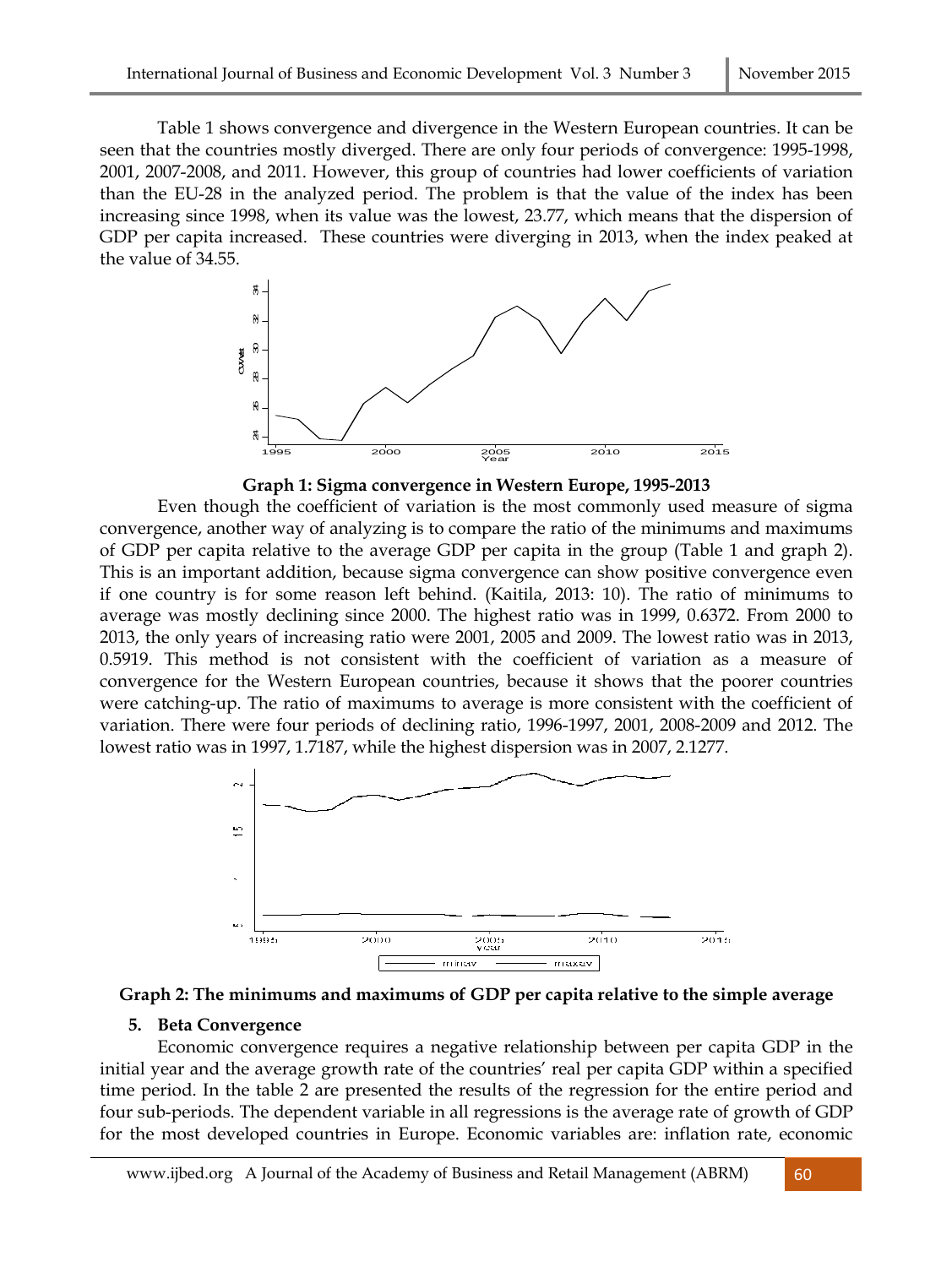| Period/Model | <b>Basic Equation</b> |        |       | Equation with other |       |       | Equation with Economic |       |       |
|--------------|-----------------------|--------|-------|---------------------|-------|-------|------------------------|-------|-------|
|              | $\left( 1\right)$     |        |       | Economic Variables  |       |       | and Socio-Political    |       |       |
|              |                       |        |       | $\left( 2\right)$   |       |       | Variables (3)          |       |       |
|              | β                     | $R^2$  | Half- | B                   | $R^2$ | Half- | B                      | $R^2$ | Half- |
|              | (t)                   |        | life  | (t)                 |       | life  | (t)                    |       | life  |
| 1995-2013    | $-0.06$               | 0.0005 | 1078  | $-1.35$             | 0.33  | 51    | $-2.07$                | 0.52  | 33    |
|              | $(-0.09)$             |        |       | $(-1.53)$           |       |       | $(-2.06)$              |       |       |
| 1995-2003    | $-1.37$               | 0.006  | 49    | $-4.65$             | 0.58  | 15    | $-5.79$                | 0.73  | 12    |
|              | $(-1.01)$             |        |       | $(-2.67)$           |       |       | $(-3.12)$              |       |       |
| 2004-2013    | 1.85                  | 0.26   |       | 2.57                | 0.40  |       | 1.88                   | 0.58  |       |
|              | (2.35)                |        |       | (2.42)              |       |       | (1.42)                 |       |       |
| 2004-2008    | 0.25                  | 0.004  |       | $-0.08$             | 0.41  | 863   | 0.6                    | 0.69  |       |
|              | (0.25)                |        |       | $(-0.07)$           |       |       | (0.55)                 |       |       |
| 2009-2013    | 2.43                  | 0.12   |       | 3.72                | 0.28  |       | 4.15                   | 0.48  |       |
|              | (1.86)                |        |       | (2.01)              |       |       | (1.52)                 |       |       |

openness and gross fixed capital formation, and socio-political variables are general government debt as percentage of GDP, population growth rate and unemployment rate.

**Table 2: Absolute and Conditional Convergence in the West** 

The estimated value of beta for the period 1995-2013 is negative, 0.06, which means that, assuming that the EU Member States are similar in terms of steady state characteristics; they were converging to a common GDP per capita at the rate of 0.06%, because beta convergence, even at a minimum rate, is always sufficient to ensure approximation in the levels of per capita income in relative terms (Marques and Soukiazis, 1998: 8) This is not consistent with Barro and Sala-i-Martin (1992) findings. Statistically, beta coefficient explains for each one-point increase in initial income, how much the rate of GDP per capita would decrease. In this case, for one-unit increase in initial income level, we would expect a 0.06 unit decrease in GDP per capita. The half-life of the convergence process is defined as the number of years that it takes for the income gap to be cut in half. (Ben-David, 1996) The half-life of convergence supports the regression results, because it takes 1078 years to close half of the gap between initial income and the steady state income level. Graph 3 plots the GDP per capita in 1995 (X-axis) against the average annual growth rate of the GDP per capita from 1995 to 2013 (Y-axis). The graph supports the hypothesis of absolute convergence, since there is a negative relation between the variables, but it can be seen that beta coefficient is very low, because the fitted value line is almost flat. It also shows that there were  $n$  clubs " of countries.

An average growth rate of GDP per capita for the Western countries from 1995 to 2013 was 1.5%. Greece, Portugal and Spain, with their average GDP per capita in 1995 of 14654.59 euros, had an average growth rate of GDP per capita of 1.23%. Finland, Sweden and Iceland grew in per capita terms at an average rate of 2.1%, while their average initial GDP per capita was 21270.25 euros. Austria, Belgium, the Netherlands, Norway and the United Kingdom had an average rate of GDP per capita growth of 1.45%, with an average initial GDP per capita of 22229.63 euros. The highest average growth rate in per capita terms was in Ireland, 3.32%, with the initial GDP per capita of 18073.44 euros. Luxembourg, with the highest initial GDP per capita of 38895.9 euros had an average growth rate in per capita terms of 1.68%. Italy had the lowest rate of only 0.39%, with the initial GDP per capita of 21195.92 euros. Low beta coefficient from 1995 to 2013 is consistent with sigma convergence for the same period, when there were only two periods of convergence, 1994-1998 and in 2001. From 1995 to 2013, the rate of conditional convergence with economic variables is 1.35%, faster than the almost inexistent unconditional convergence, but slower than conditional convergence in the EU-28 in the same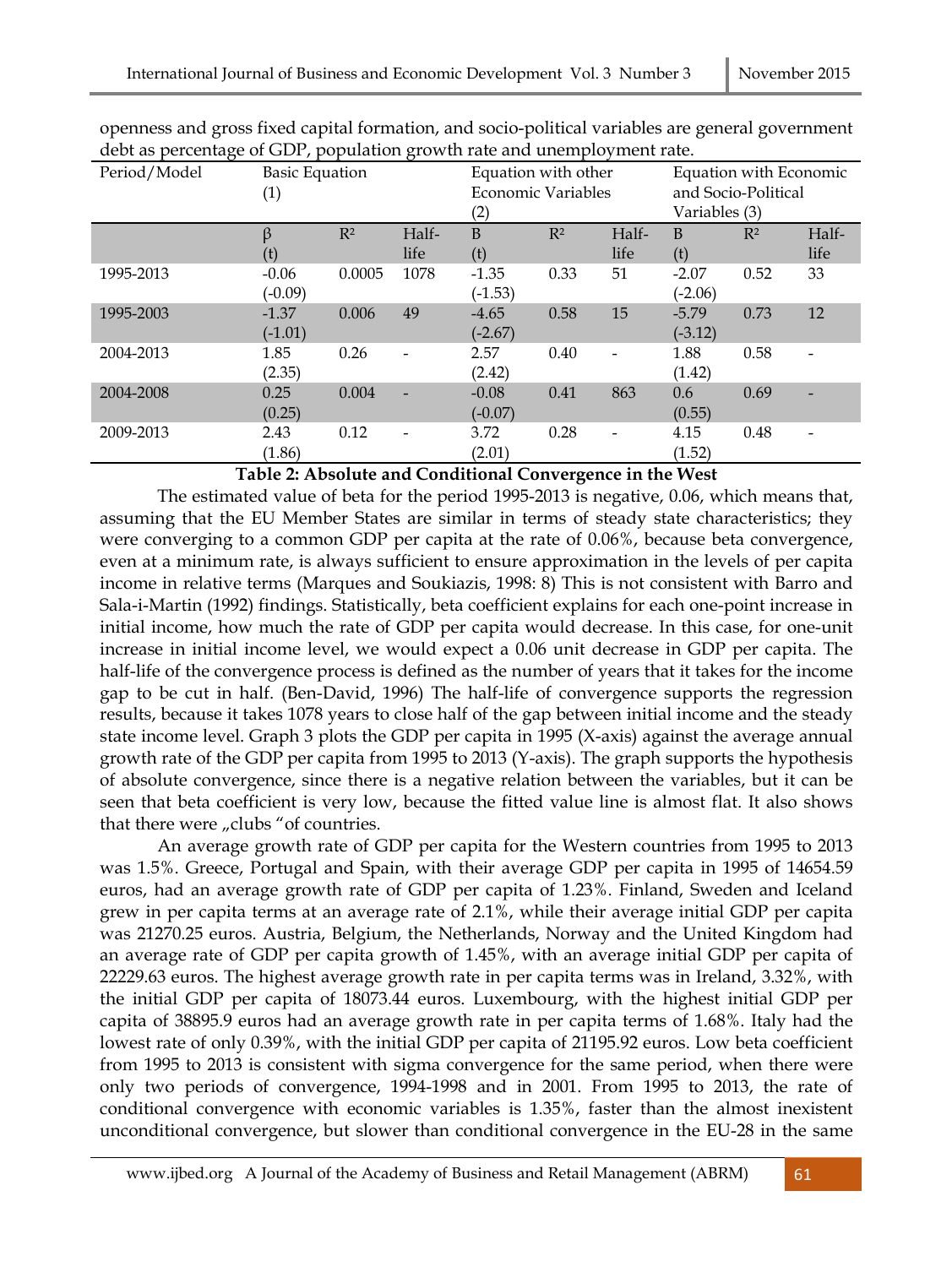period, 2.34%. The t-value is 1.53 and it is statistically insignificant. The half-life of convergence is 51 years. With socio-political variables, the convergence process is faster from 1995 to 2013; with the rate of 2.07%. The half-life of convergence is 33 years, 18 years shorter than conditional convergence with only economic variables.



### **Graph 3: Absolute convergence in the West, 1995-2013**

The regression results for the period 1995-2003 confirm the convergence hypothesis. The estimated value of beta for the period is negative, 1.37, but with the t-value of 1.01, it is insignificant. Since beta coefficient shows convergence, but t-value is lower than 1.96, this can suggest conditional and not absolute convergence. Convergence process is again very slow, with the half-life of 49 years. Graph 4 supports the hypothesis of absolute convergence, since there is a negative relation between the variables, and the fitted value line is steeper than for the 1995- 2013 period. It can be seen that there are three "clubs", but with Ireland, Luxembourg and Switzerland being outliers. An average growth rate in per capita terms in this period was 2.61%. Greece, Spain and Portugal grew at an average rate of 2.83%. Finland, the United Kingdom, Sweden and Iceland had an average growth rate of 3.02%, while Germany, Italy, France, Denmark, Belgium, Austria, the Netherlands and Norway grew as a "club" at an average rate of 1.9% in per capita terms. Ireland had the highest growth rate of GDP per capita of 7.1%, while the lowest was in Switzerland, 1.1%. Low beta coefficient from 1995 to 2003 is consistent with sigma convergence for the same period, with three years of divergence; 2000, 2001 and 2003. From 1995 to 2003, the rate of conditional convergence with economic variables is 4.65%. This is the highest rate of convergence among the analyzed periods. The t-value is 2.67, so it is statistically significant. The half-life of convergence is 15 years, comparing to 51 years for the entire period. With socio-political variables, the rate of convergence is 5.79%, with the t-value of 3.12. The half-life of convergence is 12 years, 3 years shorter than conditional convergence with only economic variables.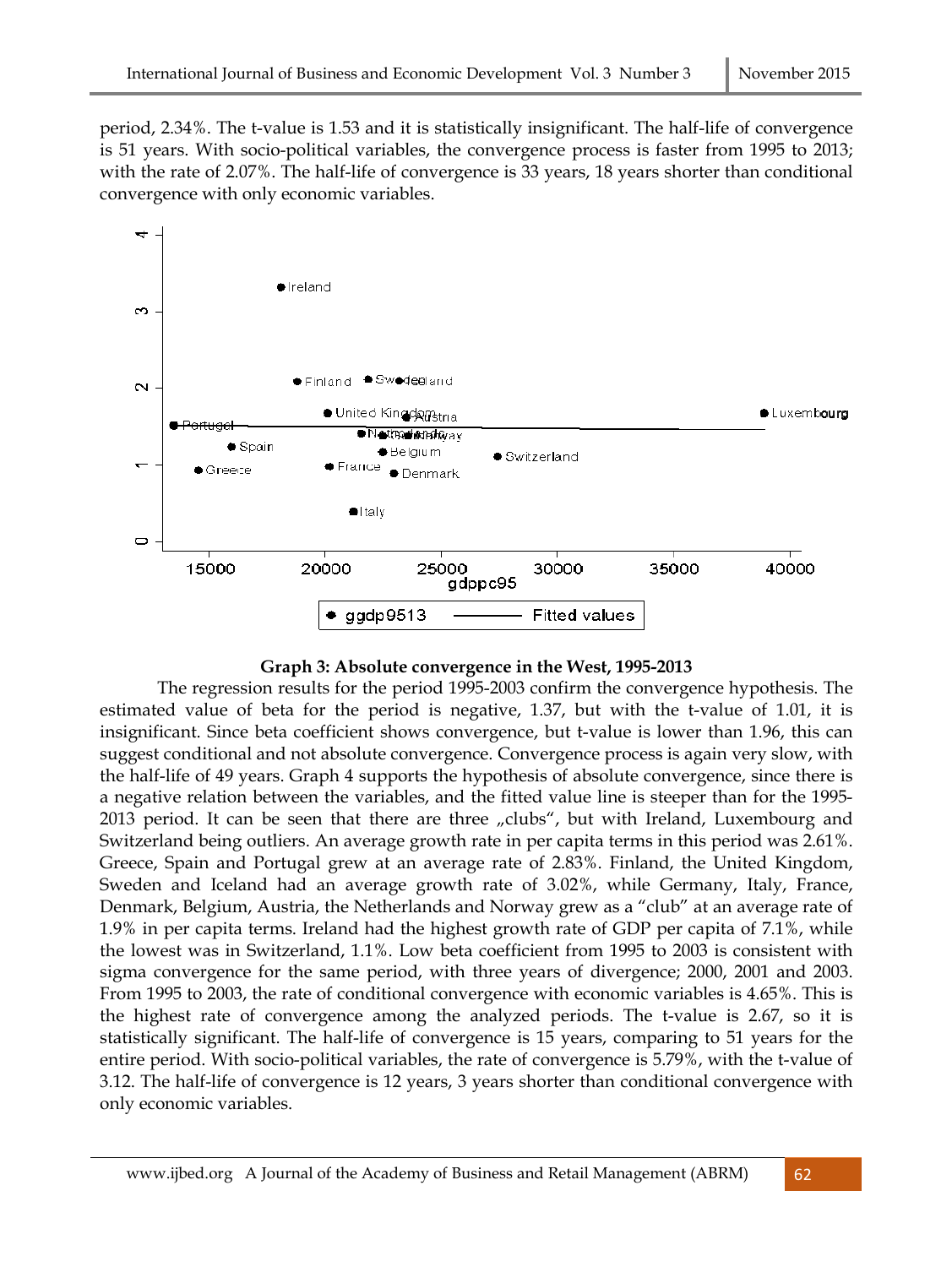

### **Graph 4: Absolute convergence in the West, 1995-2003**

The regression results for the period 2004-2013 cannot confirm the absolute convergence hypothesis because beta coefficient for log of level of GDP per capita is positive for the most developed countries in Europe. The estimated value of beta for this period is 1.85. T-value is 2.35, so the estimated beta coefficient is statistically significant. Graph 5 does not support the hypothesis of absolute convergence, but divergence. The line of fitted values has an upward slope, showing a positive relation between the variables. It shows that countries with higher levels of GDP per capita in 1995 achieved higher growth rates. An average growth rate in per capita terms in this period was 0.56%. There are three convergence clubs. Iceland, Germany, Sweden and Austria were forming a club with the highest growth rate in per capita terms of 1.46%. Norway, the United Kingdom, the Netherlands, Denmark, Belgium and Finland grew at an average rate of 0.53% in per capita terms. However, Portugal, Spain and Ireland had a negative average growth rate of GDP per capita of 0.12%. Switzerland had the highest growth rate of GDP per capita in the group, 2.42%, while Greece's GDP per capita declined at the rate of 1.08%. Divergence from 2004 to 2013 is consistent with sigma divergence for the same period. These countries were converging only in 2007, 2008 and 2011. As a result of the regression with economic variables from 2004 to 2013, beta coefficient is positive, 2.57%, thus confirming divergence. This is consistent with absolute convergence for the group at the same period. The tvalue is 2.42. With socio-political variables, the rate of divergence is 1.88%, with the t-value of 1.42, so it is statistically insignificant. The result of every analysis in this period is that the West countries were diverging from 2004 to 2013.



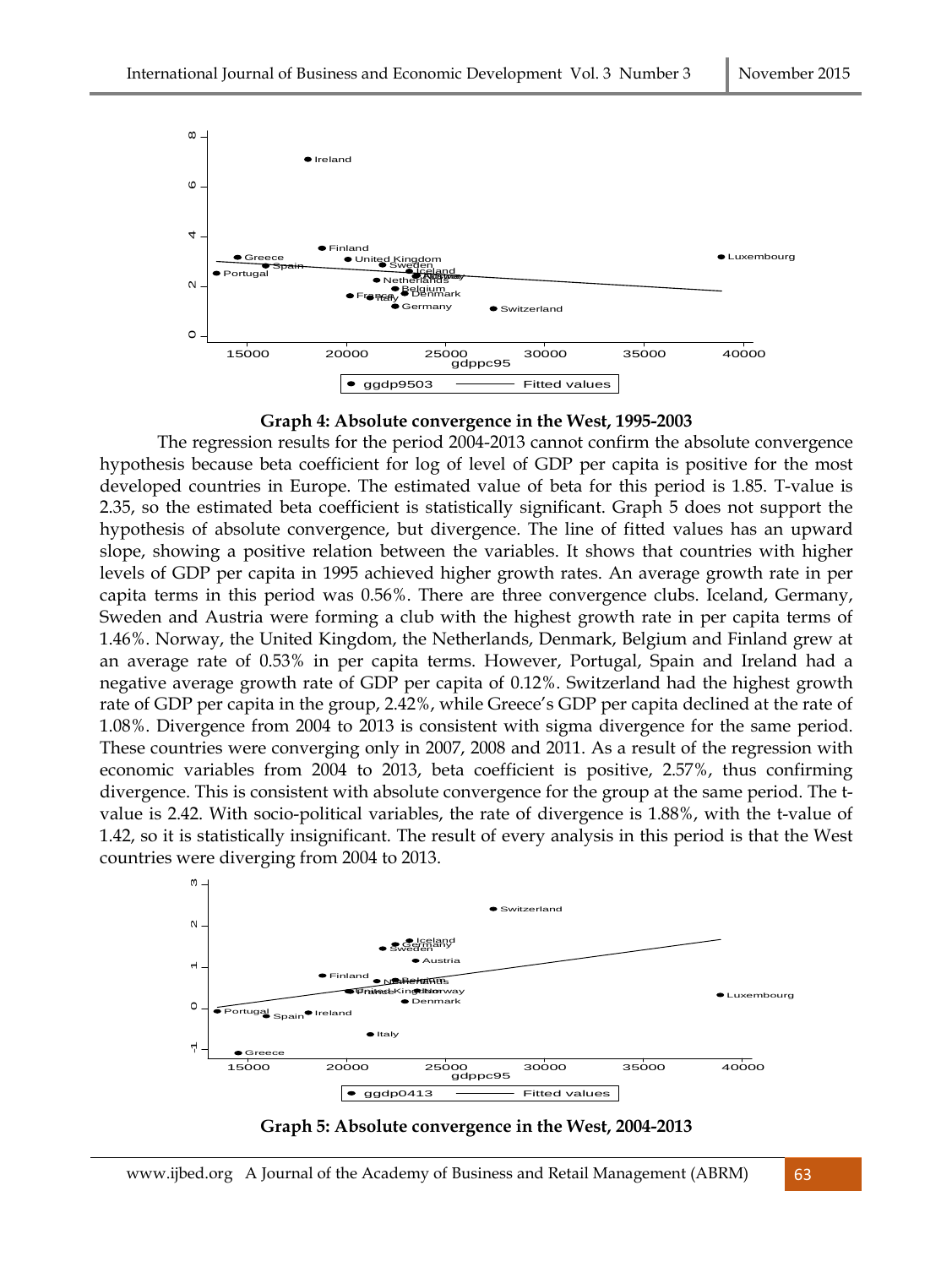From 2004 to 2008, beta coefficient for log of level of GDP per capita is positive, with the estimated value 0.25. T-value is low, 0.25, so the estimated convergence coefficient of 0.25 percent is not significant. Graph 6 shows a positive relation between the variables, and the fitted value line is flatter than for the 1995-2013 period. An average growth rate of GDP per capita in this period was 1.83%. From the graph can be seen that the Netherlands, Austria, Sweden and Germany formed a "club", with an average growth rate in per capita terms of 2.25%. Portugal, Spain, Ireland and France grew at an average rate of 1.21%, while the average rate in the United Kingdom, Belgium, Norway and Denmark was 1.53%. Three countries with the highest growth rates in per capita terms were Iceland (3.94%), Finland (3.02%) and Greece (2.78%). The lowest rate was in Switzerland, 0.2%. Positive beta coefficient from 2004 to 2008 is consistent with sigma divergence for the same period. From 2004 to 2008, the rate of conditional convergence with economic variables is 0.08%. The t-value is 0.07, so the initial GDP per capita is statistically insignificant variable. The half-life of conditional convergence with economic variables is 862 years, consistent with the low rate of convergence. With socio-political variables, the countries were diverging at the rate of 0.6%. The t-value is 0.55, so it is statistically insignificant.



## **Graph 6: Absolute convergence in the West, 2004-2008**

The results for the period of the crisis, 2009-2013, show the highest divergence rate. For the period 2009-2013, beta coefficient for log of level of GDP per capita is positive, 2.43, and insignificant with the t-value of 1.86 for the countries of Western Europe. Assuming that these countries are similar in terms of steady state characteristics, for one-unit increase in initial income level, we would expect a 2.43 unit increase in GDP per capita. Graph 7 shows a positive relation between the variables, and the fitted value line is flatter than for the period 2004-2013, but steeper than for the period 2004-2008. In this period, an average growth rate in per capita terms was -0.92% and the countries were acting mostly as "clubs". Portugal, Spain, Ireland and Finland had a negative average growth rate in per capita terms of 1.46%, while the United Kingdom, Belgium, Norway, Denmark and France's GDP per capita was declining at an average rate of 0.68%. The Netherlands, Sweden, Austria and Germany formed the only club with the positive growth rate of 0.17%. Greece's average rate of GDP per capita was -4.94%. Only four out of eighteen analyzed countries had positive average GDP per capita growth rates in this period; Austria (0.08%), Germany (1.04%), Sweden (0.64%) and Switzerland (1.22%). Positive and high beta coefficient from 2009 to 2013 is consistent with sigma divergence for the same period, when the only year of convergence was 2011. Including economic variables it can be concluded that in the time of the crisis, the West countries were diverging at the rate of 3.72%. The t-value is 2.01,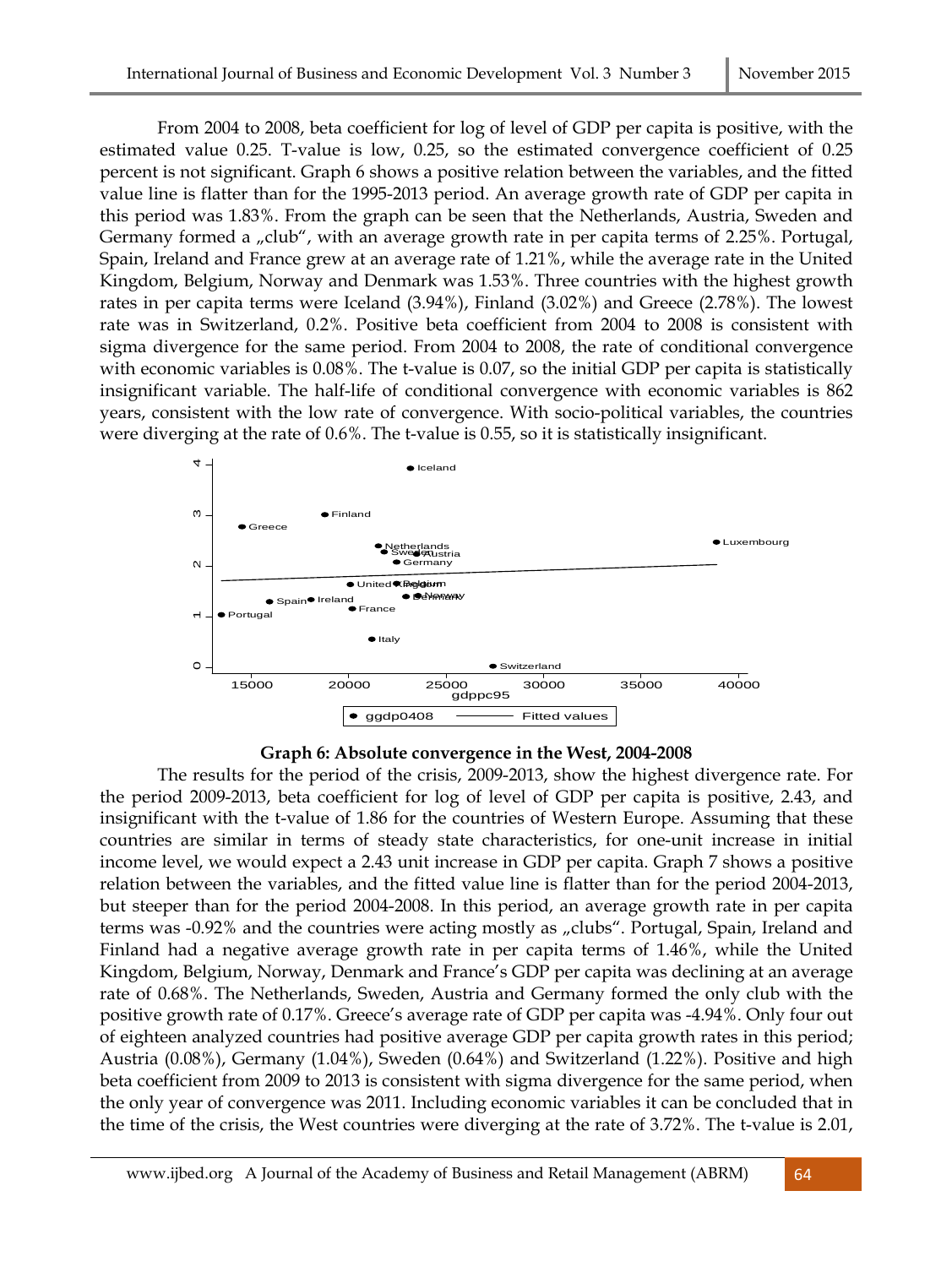so it is statistically significant. Including socio-political variables in the analysis, the West countries were diverging at the rate of 4.15%, which is the highest rate of divergence for this group of countries, including absolute and conditional convergence with economic variables. The t-value is 1.52, so it is statistically insignificant. Even though it cannot be determined why countries converge or diverge, a large difference between the divergence rate between the precrisis and the crisis period can be explained by differences in unemployment rates and general government debts as percentage of GDP among the periods. Spain, Portugal and Ireland are among the countries that were hit by the crisis the hardest. In the period 2004-2008 their unemployment rates were 9.8%, 7.52% and 4.76% and in the period 2009-2013, the rates jumped to 22.36%, 13.02% and 13.66%. An average unemployment rate in these countries increased from 7.36% to 16.35%. General government debt as a percentage of GDP increased from 29% to 101.2% in Ireland, 38.9% to 105.6% in Iceland 67.7% to 109.3% in Portugal and 40.3% to 71.7% in Spain. Out of eighteen analyzed countries, only six of them fulfilled the convergence criterion that general government debt must not exceed 60% of GDP. Those countries are: Luxembourg (20%), Norway (27.7%), Switzerland (34.5%), Sweden (37.7%), Denmark (44.1%) and Finland (49.2%).



**Graph 7: Absolute convergence in the West, 2009-2013** 

## **6. Conclusion**

The paper examines the real convergence process in Western Europe from 1995 to 2013, with four sub-periods, 1995-2003, 2004-2013, 2004-2008 and 2009-2013. Two measures of convergence were used; sigma convergence, which measures the dispersion of the real GDP per capita through the coefficient of variation, and beta convergence, based on the neoclassical growth theory. The empirical results suggest that the Western European countries were mostly diverging in the analyzed periods. The highest rate of convergence was in the sub-period 1995- 2003, with economic and socio-political variables, 5.79%, while the same rate for the EU-28 was 1.24%. The highest rate of absolute beta convergence was in the period 1995-2003, 1.37%, comparing to the divergence rate of 2.43% in the crisis period. The highest rate of absolute convergence in the EU-28 was 3.91% in the period 2004-2008, while in the period 1995-2003 was 1.71%. In the crisis period this rate was 1.15%. Including economic variables, the highest rate of convergence was in the period 1995-2003, 4.65%, comparing to the rate of divergence of 3.72% in the crisis period. Including economic and socio-political variables, from 1995 to 2013 the countries were converging at the rate of 2.07%, consistent with Barro and Sala-i-Martin (1992) findings. The highest rate of conditional convergence with economic variables in the EU-28 was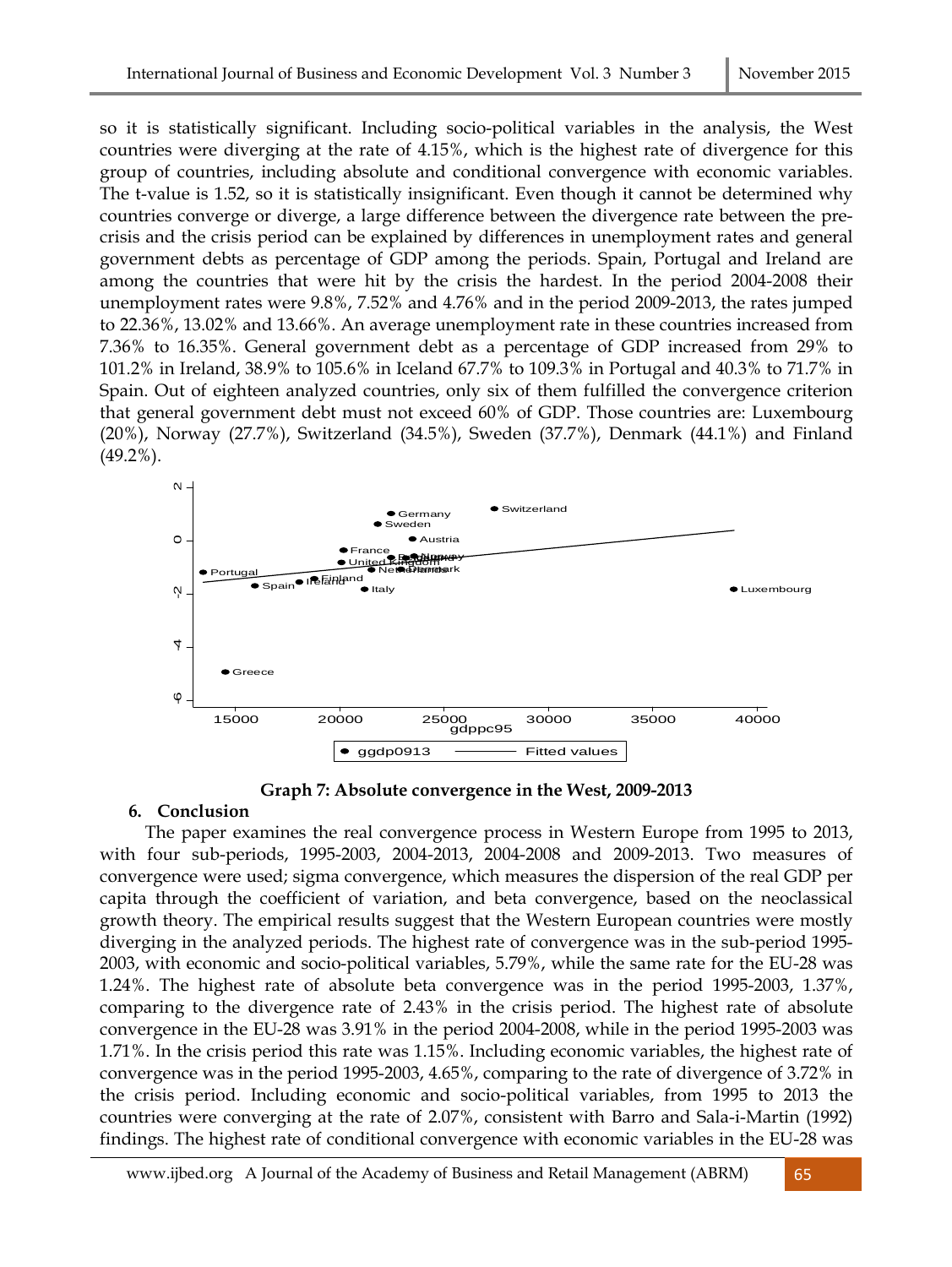3.38% from 2004 to 2008, while including economic and socio-political variables, the highest rate was from 1995 to 2013, 1.91%. The only period of divergence in the EU-28 was 2009-2013, 0.61%, including economic and socio-political variables. Other than conditional convergence with economic variables in the period 2004-2008, the results for absolute and conditional convergence are consistent. The highest rates of convergence were in the period 1995-2013, and the highest rates of divergences were in the period of the crisis. The shortest half-life of convergence was in the period 1995-2003, with economic and socio-political variables, 12 years, while the longest was for absolute convergence from 1995 to 2013, 1078 years.

All of the graphs illustrate a characteristic that there are convergence clubs in Western Europe. Portugal and Spain are always in the same club, while Luxembourg and Switzerland are outliers. The countries that were hit the hardest by the crisis; Greece, Ireland, Spain, Portugal and Italy, had the lowest growth rates from 2009 to 2013, an average rate of -2.23%. Greece had the lowest rate of GDP per capita growth, -4.94%. However, analyzing other periods, it can be seen that these countries had high growth rates, an average rate of 3.42% in the period 1995- 2003, with Ireland having the rate of GDP per capita growth of 7.1%.

## **References**

- Barro, R. J., 1991. Economic Growth in a Cross Section of Countries. Quarterly Journal of Economics, 106(2), 407-43
- Barro, R., 1998. Determinants of Economic Growth: A Cross-Country Empirical Study. MIT Press Books, The MIT Press, edition 1, volume 1, number 0262522543, April.
- Barro, R. J., & Sala-i-Martin, X. 1992. Convergence. Journal of political Economy, 223-251.
- Ben-David, D., 1993. Equalizing Exchange: Trade Liberalization and Income Convergence. The Quarterly Journal of Economics, MIT Press, vol. 108(3), pages 653-79, August.
- Ben-David, D., 1996. Trade and convergence among countries. Journal of International Economics, Elsevier, vol. 40(3-4), pages 279-298, May.
- Cavenaile, L. and Dubois, D., 2011. An empirical analysis of income convergence in the European Union. Applied Economics Letters, 18(17), 1705-1708.
- Consolidated version of the Treaty on the Functioning of the European Union, October 26th, 2012, Official Journal of the European Union, Vol. 55.
- Dobrinsky, R. and Havlik, P., 2014. Economic Convergence and Structural Change: the Role of Transition and EU Accession. Wiener Institut für Internationale Wirtschaftsvergleiched.
- European Commission 2009. Five years of an enlarged EU: Economic achievements and challenges. Luxembourg: Publications Office of the European Union.
- Halmai, P and Vásáry, V., 2012. Convergence crisis: economic crisis and convergence in the European Union. International Economics and Economic Policy 9.3-4, 297-322.
- Kaitila, V., 2013. Convergence, income distribution, and the economic crisis in Europe. (No. 14) The Research Institute of the Finnish Economy.
- Mankiw, N. G., Romer, D. and Weil, D., 1992. A contribution to the Empirics of Economic Growth. Quarterly Journal of Economics 107, 407–37.
- Marques, A. and Soukiazis, E., 1998. Per Capita Income Convergence across Countries and across Regions in the European Union: Some New Evidence. In International Meeting of European Economy.
- Mathur, S. K., 2005. Economic Growth & Conditional Convergence: Its Speed for Selected Regions for 1961-2001. Indian Economic Review, 185-208.
- Rapacki, R. and Próchniak, M., 2009. The EU Enlargement and Economic Growth in the CEE New Member Countries. Referat przygotowany na międzynarodową konferencję pt."Five